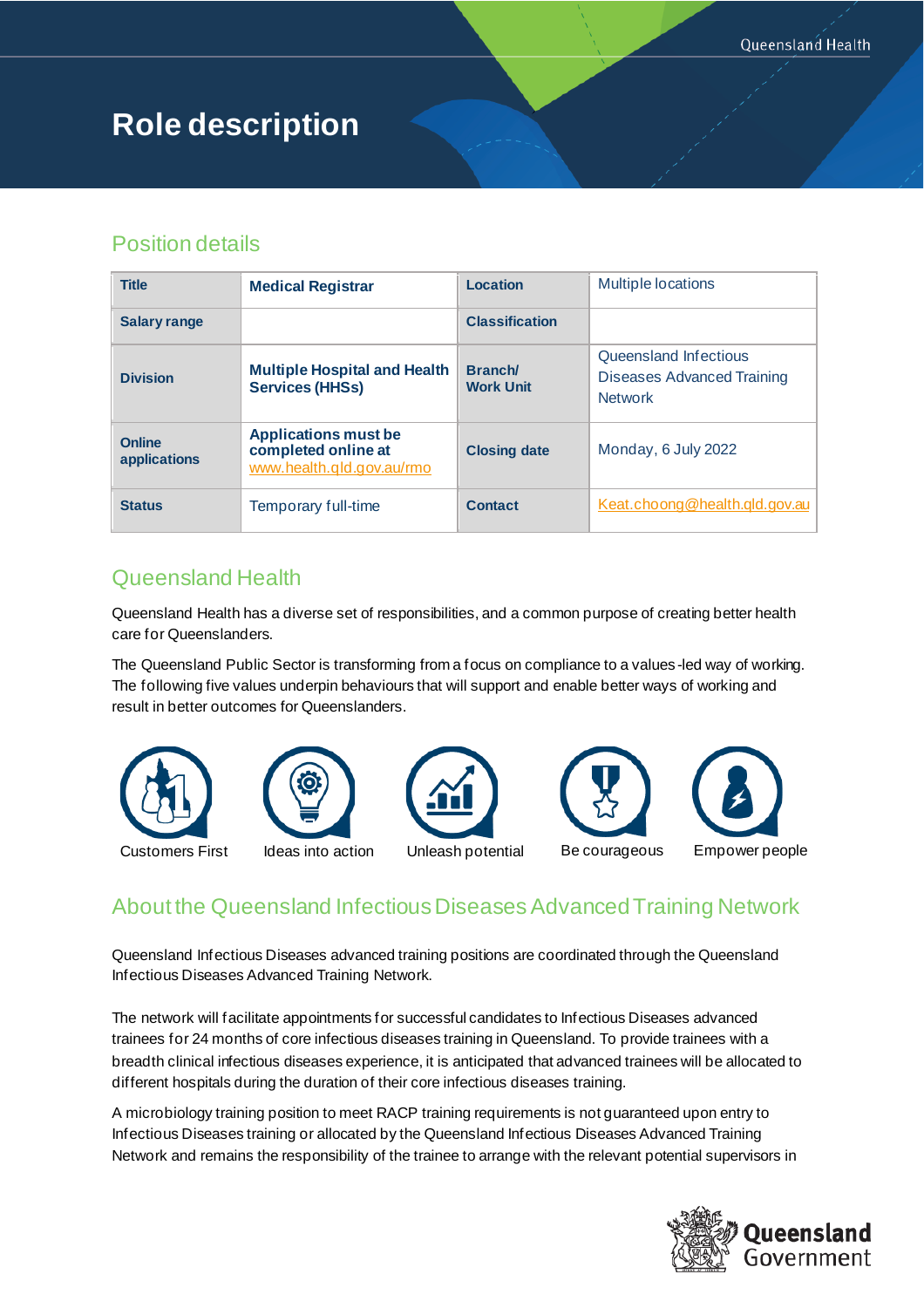Microbiology. Trainees should refer to th[e Infectious Diseases RACP](https://www.racp.edu.au/trainees/advanced-training/advanced-training-programs/infectious-diseases) website for information regarding options around microbiology training.

A statewide approach to recruitment and rotation ensures that candidates will enjoy a rounded and complete training experience. Trainees are supported with local and collaborative educational events including city wide meetings and regular statewide teleconferences.

## Participating network hospitals

The following Queensland hospitals are accredited for advanced training in Infectious Diseases and participate in the network model:

- Cairns Hospital
- **Gold Coast University Hospital**
- **Mater Hospital**
- Princess Alexandra Hospital
- Redcliffe Hospital
- Royal Brisbane and Women's Hospital
- Sunshine Coast University Hospital
- The Prince Charles Hospital
- Townsville University Hospital

You may be required to provide clinical services to other sites within your primary hospital's Hospital and Health Service (HHS).

# About the role

This is a generic role description. The role may vary between HHSs depending on the level of experience of the trainee and the services provided by individual HHSs.

#### Purpose

The primary function of the position is to provide high quality clinical care to both inpatients and outpatients in any HHS within the Queensland Infectious Diseases Advanced Training Network to which you are appointed. The registrar will be involved in education and research activities, will provide clinical support and set a professional example to more junior clinical staff.

The position is accredited for training with the Royal Australasian College of Physicians (RACP), Infectious Diseases. Successful applicants are expected to be committed to completing training in infectious diseases.

#### Key responsibilities

You will report to the Clinical Director of Infectious Diseases (or similar) at your allocated hospital.

Successful candidates' key responsibilities include:

• Establish work priorities in clinical medicine, medical education and research under the supervision of senior medical officers

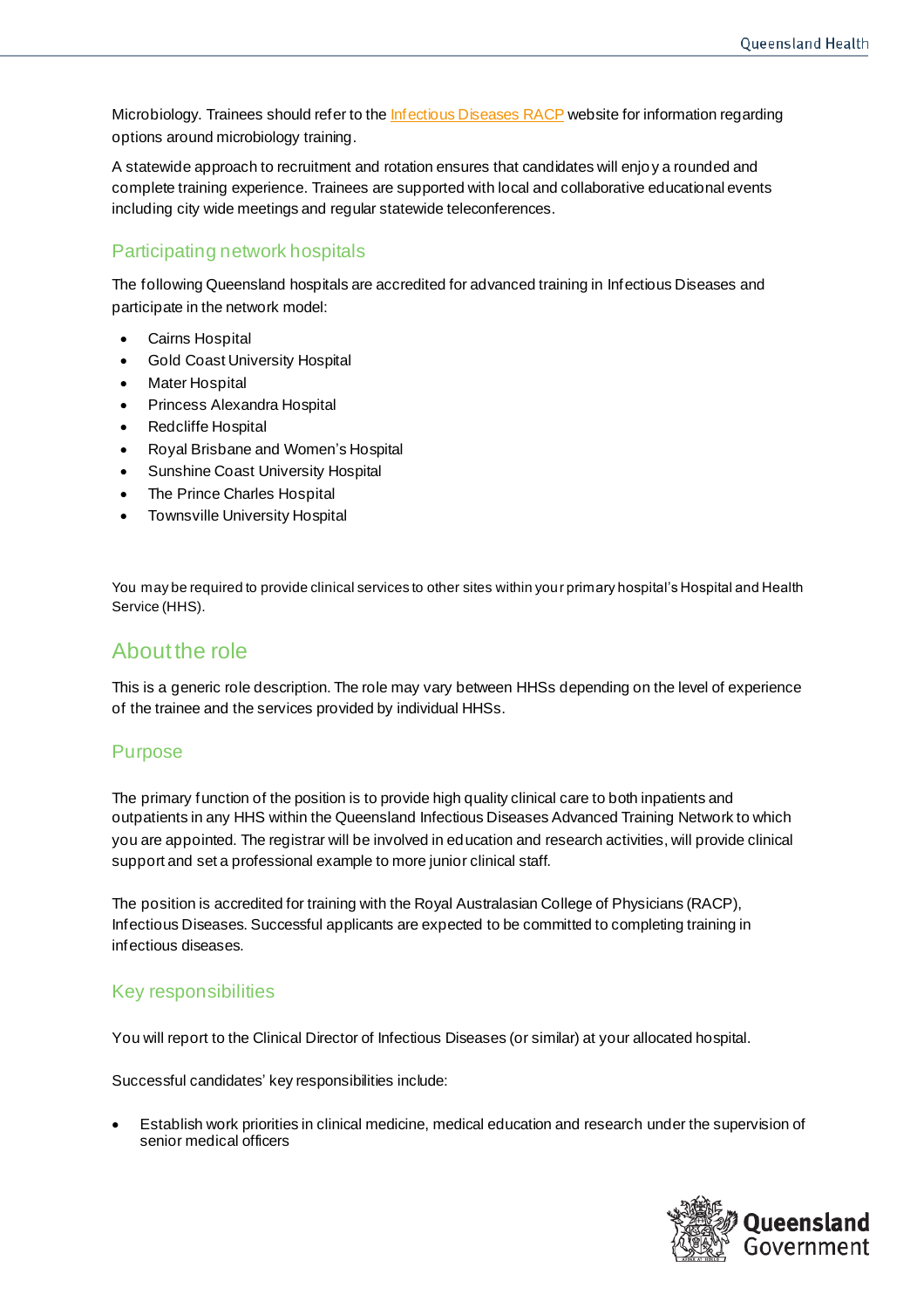- Providing clinical care to the infectious diseases unit inpatients, outpatients and a consultative service (including face to face and phone based advice). Case mix, outpatient clinic and structure will vary depending on the HHS you are allocated to.
- Provide high quality supervision, teaching and support of basic trainees, RMOs, students and other healthcare professionals.
- Contribute positively to quality improvement and support programs including antimicrobial stewardship programs and infection control services. Your role in these programs may vary according the HHS you are allocated to.
- Regularly participate and contribute to local infectious diseases education opportunities as well as hospital wide opportunities such as Grand Rounds. You will be expected to contribute to state-wide infectious diseases education meetings.
- Actively participate in safety and quality activities (including morbidity and mortality meetings, audits, clinical reviews and clinical guidelines) and research.
- Maintain your continuous professional development.
- Participate in the general medical registrar roster, on call and after hours roster of the HHS as required.
- Comply with and use procedures, policies, regulations and standards which impact upon the position, including contemporary human resource management requirements and practices, workplace health and safety, equal employment opportunity and anti-discrimination policies

## Qualifications/Professional registration/other essential requirements

- MBBS or equivalent qualification
- General Registration with the Medical Board of Australia and trainee registration with the Royal Australasian College of Physicians (RACP)
- Successful completion of the RACP basic physician training, written and clinical examinations NB: In the event the RACP Divisional Clinical Examination is delayed until after the Queensland Health RMO Campaign selection process, for Provisional Advanced Trainees that are successful in the selection process a provisional offer will be made that is dependent on success at the DCE. If the trainee is unsuccessful at the DCE the offer will be withdrawn.

Note: Australian citizens and permanent residents will be considered before applicants on working visas.

#### How to apply

Refer to the **How to apply** document on the network webpage www.health.qld.gov.au/employment/workfor-us/clinical/medical/recruitment/training/infectious-diseases.

#### Pre-employment screening

Pre-employment screening, including criminal history and discipline history checks, may be undertaken on persons recommended for employment. The recommended applicant will be required to disclose any serious disciplinary action taken against them in public sector employment.

# Employee obligations

#### Vaccine preventable diseases (VPD) requirements

It is a condition of employment for this role for the employee to be, and remain, vaccinated against vaccine preventable diseases (VPD) during their employment as per the Queensland Health HR Policy B1 available at www.health.qld.gov.au/ data/assets/pdf\_file/0034/635893/qh-pol-212.pdf.